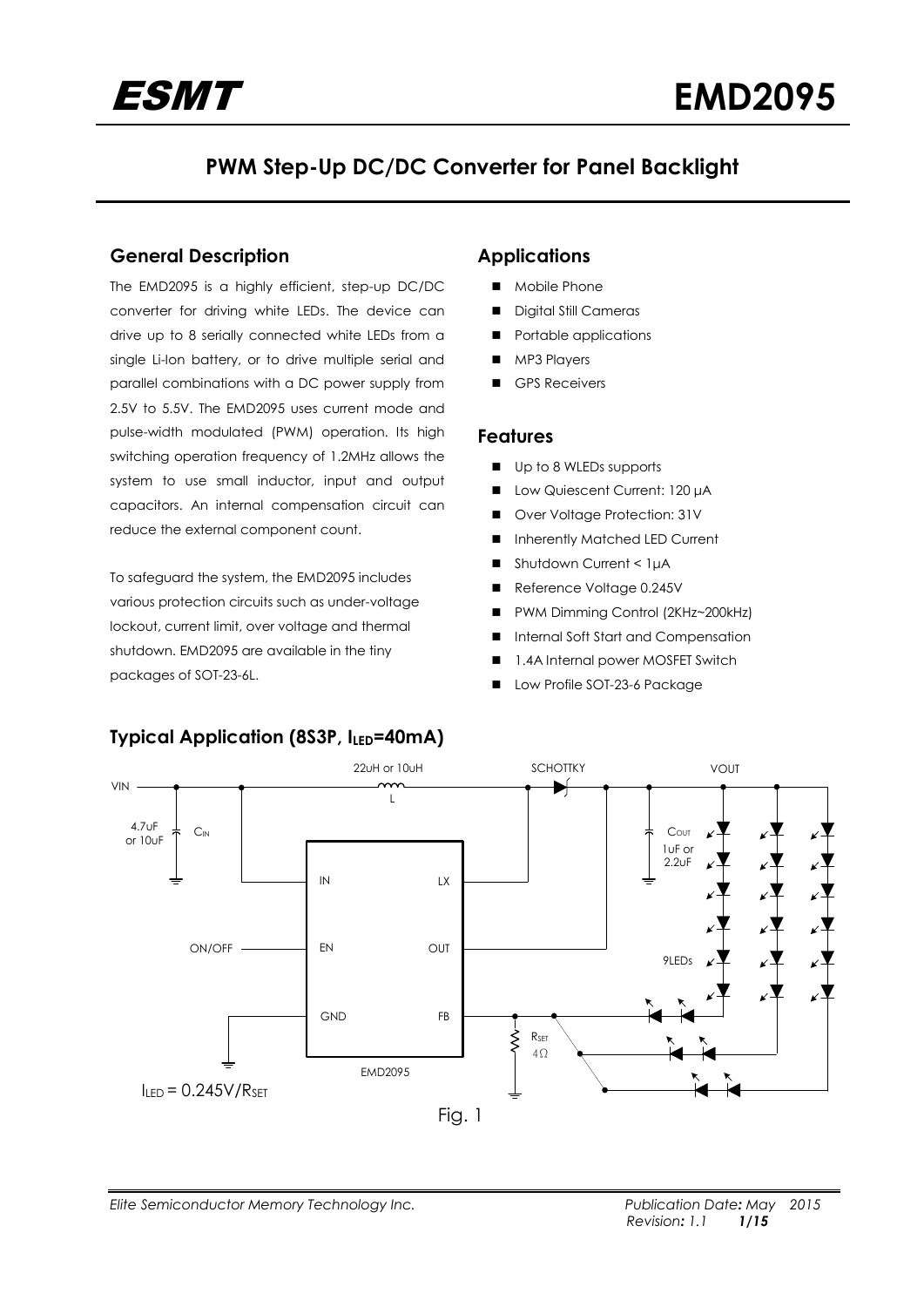

# **Connection Diagram**



| ion Diagram         |                   |                  | <b>Order Information</b>        |
|---------------------|-------------------|------------------|---------------------------------|
| ١UT<br>EN           | EMD2095-00VC06NRR |                  |                                 |
| 5<br>$\overline{4}$ |                   | 00               | Output voltage                  |
|                     |                   | VC <sub>06</sub> | SOT-23-6L Package               |
| $-23-6$             |                   | NRR              | RoHS & Halogen free package     |
|                     |                   |                  | Rating: $-40$ to 85 $\degree$ C |
| $\overline{c}$<br>3 |                   |                  | Package in Tape & Reel          |
|                     |                   |                  |                                 |

# **Order, Marking & Packing Information**

| Package   | Vout              | <b>Product ID</b>        | <b>Marking</b>                                                                              | Packing                        |
|-----------|-------------------|--------------------------|---------------------------------------------------------------------------------------------|--------------------------------|
| SOT-23-6L | <b>Adjustable</b> | <b>EMD2095-00VC06NRR</b> | 5<br>6<br>2095<br><b>Tracking Code</b><br>$\mathbf{3}$<br>$\overline{c}$<br><b>PIN1 DOT</b> | Tape &<br>Reel<br><b>3Kpcs</b> |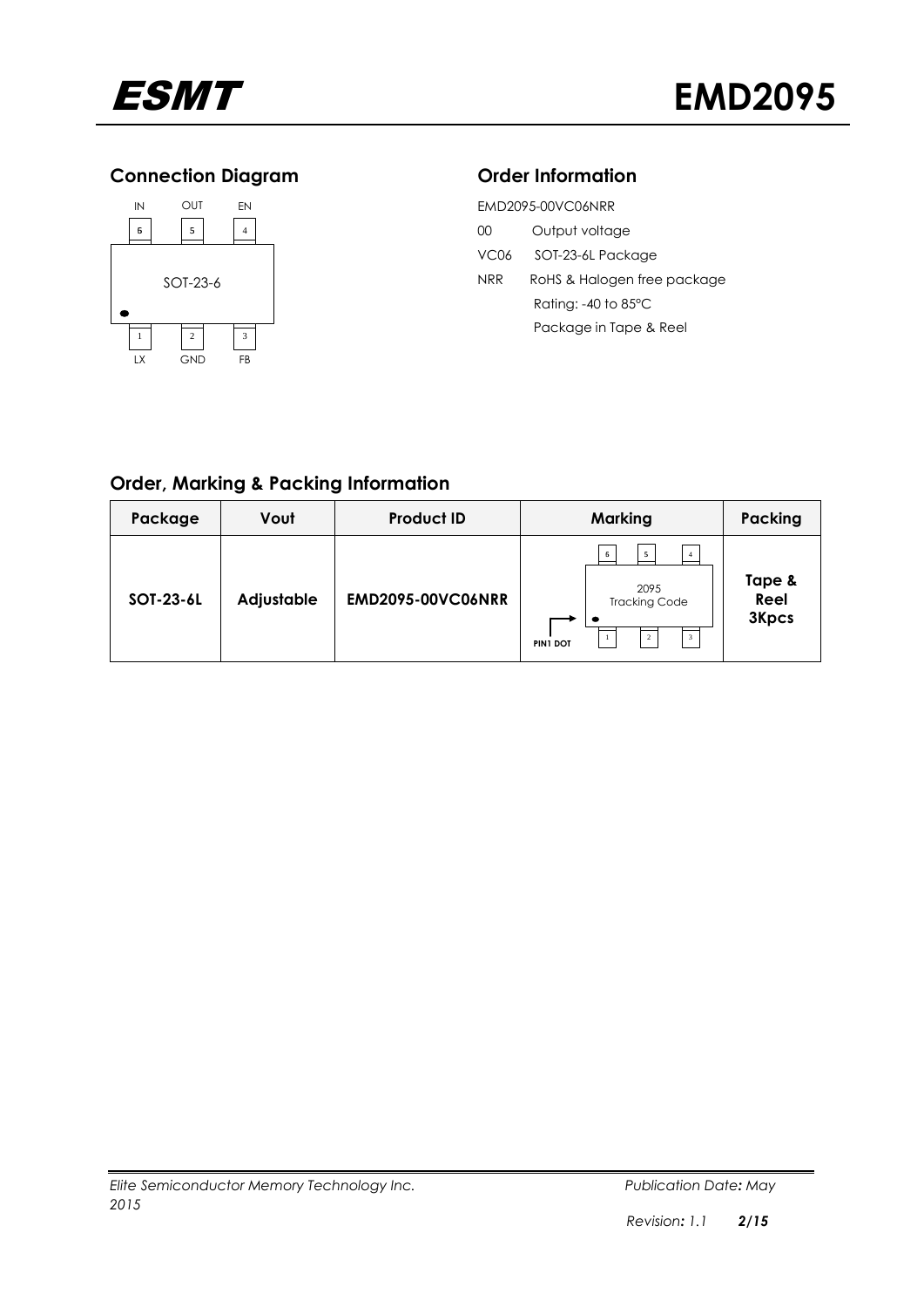

# **Function Block**



### **Pin Functions**

| <b>Pin Name</b> | <b>SOT-23-6L</b><br>Pin# | <b>Function</b>                                                                                                                |  |
|-----------------|--------------------------|--------------------------------------------------------------------------------------------------------------------------------|--|
| LX              | 1                        | Switch Pin.<br>Connect inductor/diode here.                                                                                    |  |
| <b>GND</b>      | $\mathbf{2}$             | Ground Pin.                                                                                                                    |  |
| FB              | 3                        | Feedback Pin.<br>Reference voltage is 0.245V, connect cathode of lowest<br>LED and resistor here.                              |  |
| EN              | 4                        | Chip Enable Pin and PWM Dimming Control Pin.<br>Connect to 1.2V or higher to enable device, 0.4V or less to<br>disable device. |  |
| <b>OUT</b>      | 5                        | <b>Over Voltage Protection Pin.</b>                                                                                            |  |
| ΙN              | 6                        | Input Voltage Pin.                                                                                                             |  |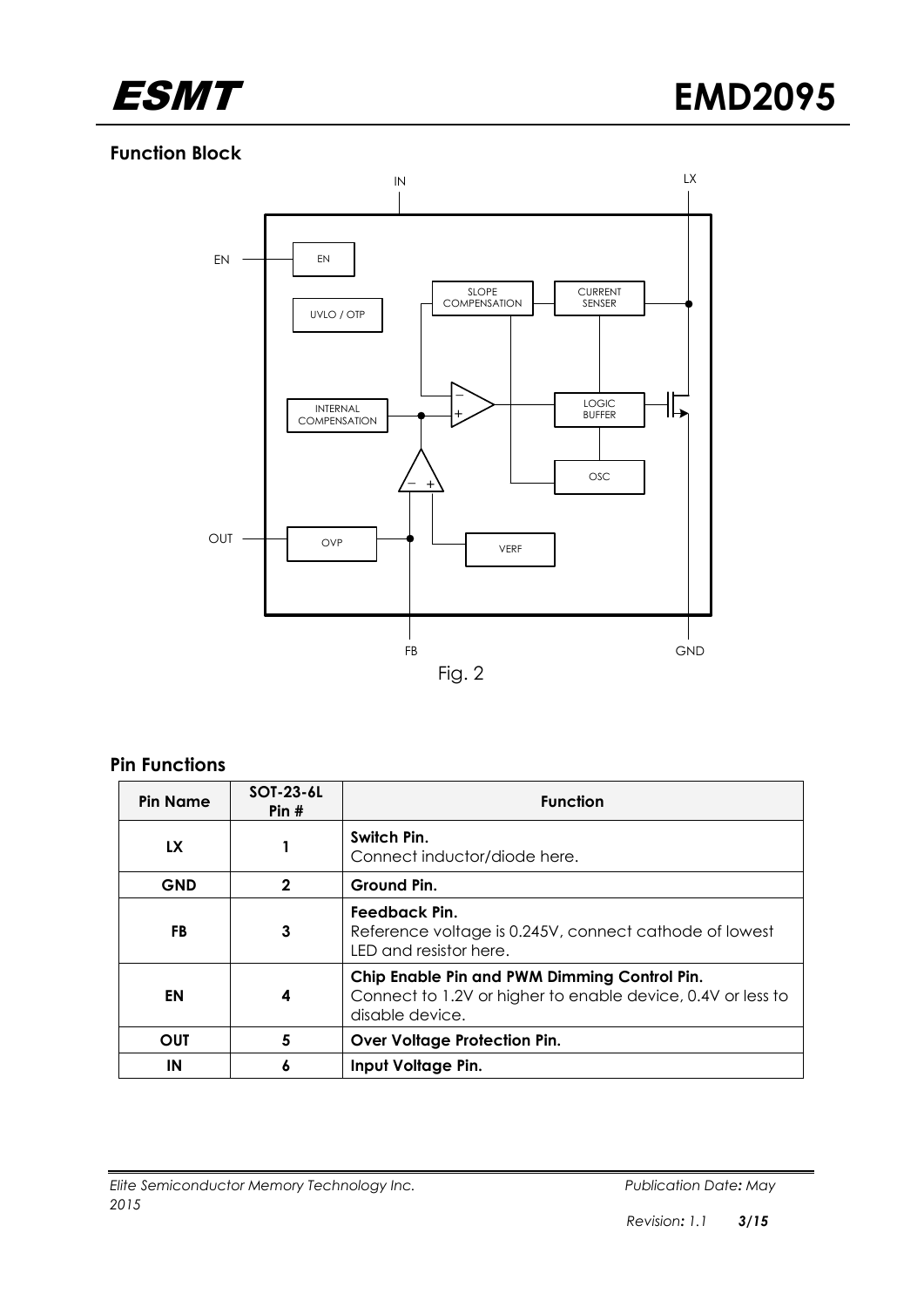

# **Absolute Maximum Ratings**

#### **Devices are subjected to failure if they stay above absolute maximum ratings**

| Input Voltage             | $-0.3V$ to 6V  | Operating Temperature Range          | $-40^{\circ}$ C to 85 $^{\circ}$ C  |
|---------------------------|----------------|--------------------------------------|-------------------------------------|
| EN, VFB Voltages          | $-0.3V$ to VIN | Storage Temperature                  | $-65^{\circ}$ C to 150 $^{\circ}$ C |
| LX, OUT Voltage           | $-0.3V$ to 40V | Junction Temperature                 | 150°C                               |
| <b>ESD Susceptibility</b> | HBM 2kV        | Lead Temperature (Soldering, 10 sec) | $260^{\circ}$ C                     |
|                           | <b>MM 200V</b> |                                      |                                     |

#### **Thermal data**

| Package    | <b>Thermal resistance</b> | Parameter        | Value             |
|------------|---------------------------|------------------|-------------------|
| $SOT-23-5$ | $\theta_{JA}$ (Note 2)    | Junction-ambient | $250^{\circ}$ C/W |
|            | $\theta$ Jc (Note 3)      | Junction-case    | $81^{\circ}$ C/W  |

**Note 1:** T<sub>J</sub> is a function of the ambient temperature T<sub>A</sub> and power dissipation P<sub>D</sub> (T<sub>J</sub> = T<sub>A</sub> + (P<sub>D</sub>) \* (165°C/W)).

**Note 2:** θ<sub>JA</sub> is measured in the natural convection at T<sub>A</sub>=25℃ on a highly effective thermal conductivity test board (2 layers , 2S0P ) according to the JEDEC 51-7 thermal measurement standard.

**Note 3:** θ<sub>JC</sub> represents the heat resistance between the chip and the package top case.

## **Electrical Characteristics**

| <b>PARAMETER</b>                   | <b>TEST CONDITION</b>  | <b>MIN</b> | <b>TYP</b> | <b>MAX</b> | <b>UNIT</b>    |
|------------------------------------|------------------------|------------|------------|------------|----------------|
| Input Voltage                      |                        | 2.5        |            | 5.5        |                |
| Under Voltage Lock Out             |                        | 1.8        |            | 2.4        | $\vee$         |
| <b>UVLO Hysteresis</b>             |                        |            | 0.1        |            | $\vee$         |
| Supply Current                     | Continuously Switching |            |            | 1          | mA             |
| Quiescent Current                  | No Switching           |            | 120        |            | μA             |
| Shutdown Current                   | VEN < 0.4V             |            |            | 1          | UA             |
| <b>Operation Frequency</b>         |                        | 0.9        | 1.2        | 1.5        | MHz            |
| Maximum Duty Cycle                 |                        | 93         | 95         |            | $\%$           |
| Feedback Voltage                   |                        | 232.7      | 245        | 257.3      | mV             |
| <b>Thermal Shutdown Protection</b> |                        |            | 150        |            | °C             |
| Thermal Shutdown Hysteresis        |                        |            | 10         |            | °C             |
| Ron                                | $Isw = 200mA$          |            | 0.5        | 0.8        | ohm            |
| Current Limit                      |                        |            | 1.4        |            | $\overline{A}$ |
| Shutdown Voltage Low               |                        | 0.4        |            |            | $\vee$         |
| Enable Voltage High                |                        |            |            | 1.2        | $\vee$         |
| <b>EN Leakage Current</b>          |                        |            | 1.0        |            | μA             |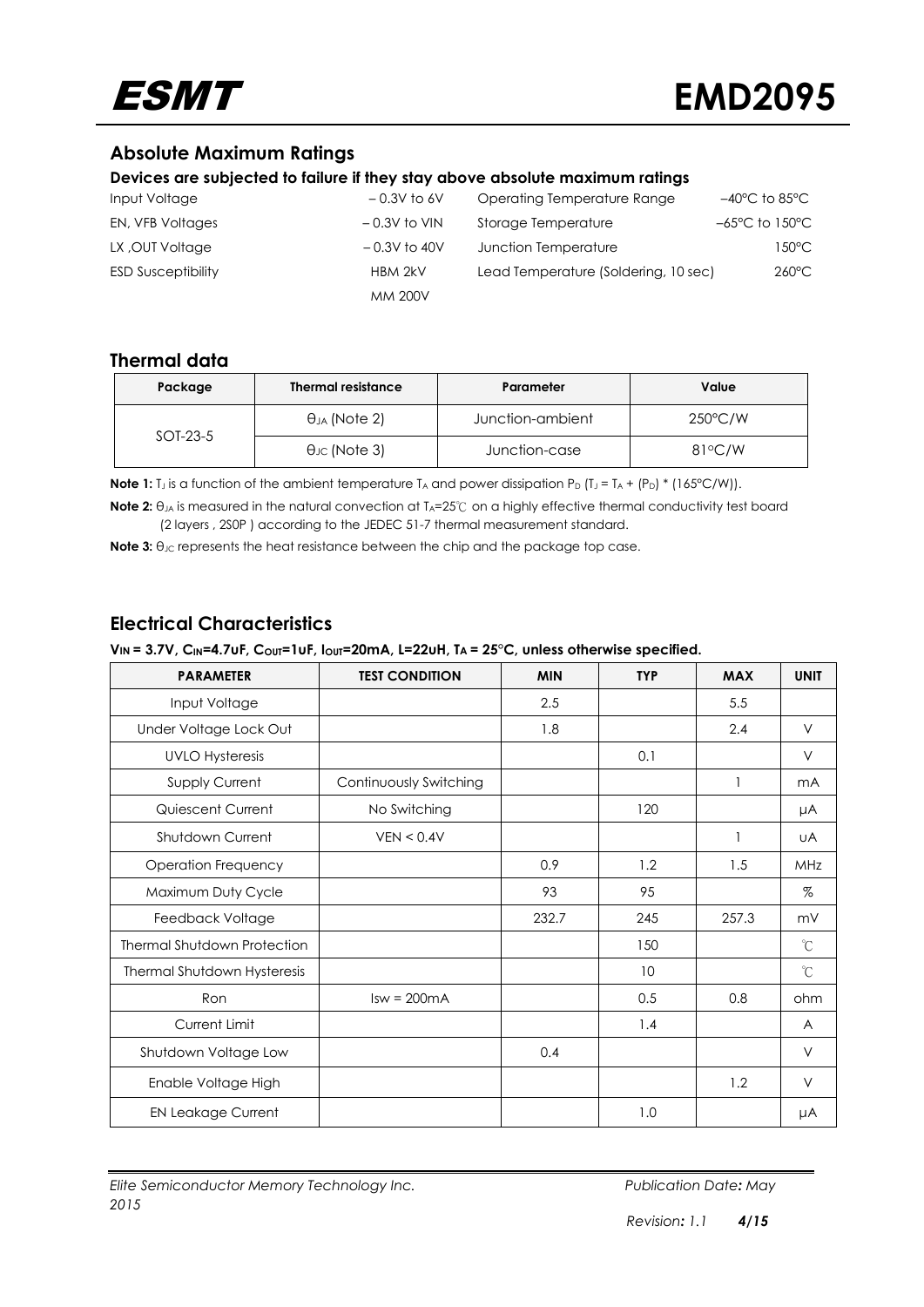## **Electrical Characteristics**

| <b>PARAMETER</b>       | <b>TEST CONDITION</b> | <b>MIN</b> | <b>TYP</b> | <b>MAX</b> | <b>UNIT</b> |
|------------------------|-----------------------|------------|------------|------------|-------------|
| Maximum Output Voltage |                       |            |            | 30         |             |
| OVP                    |                       | 31         |            |            |             |
| <b>OVP Hysteresis</b>  |                       |            |            |            |             |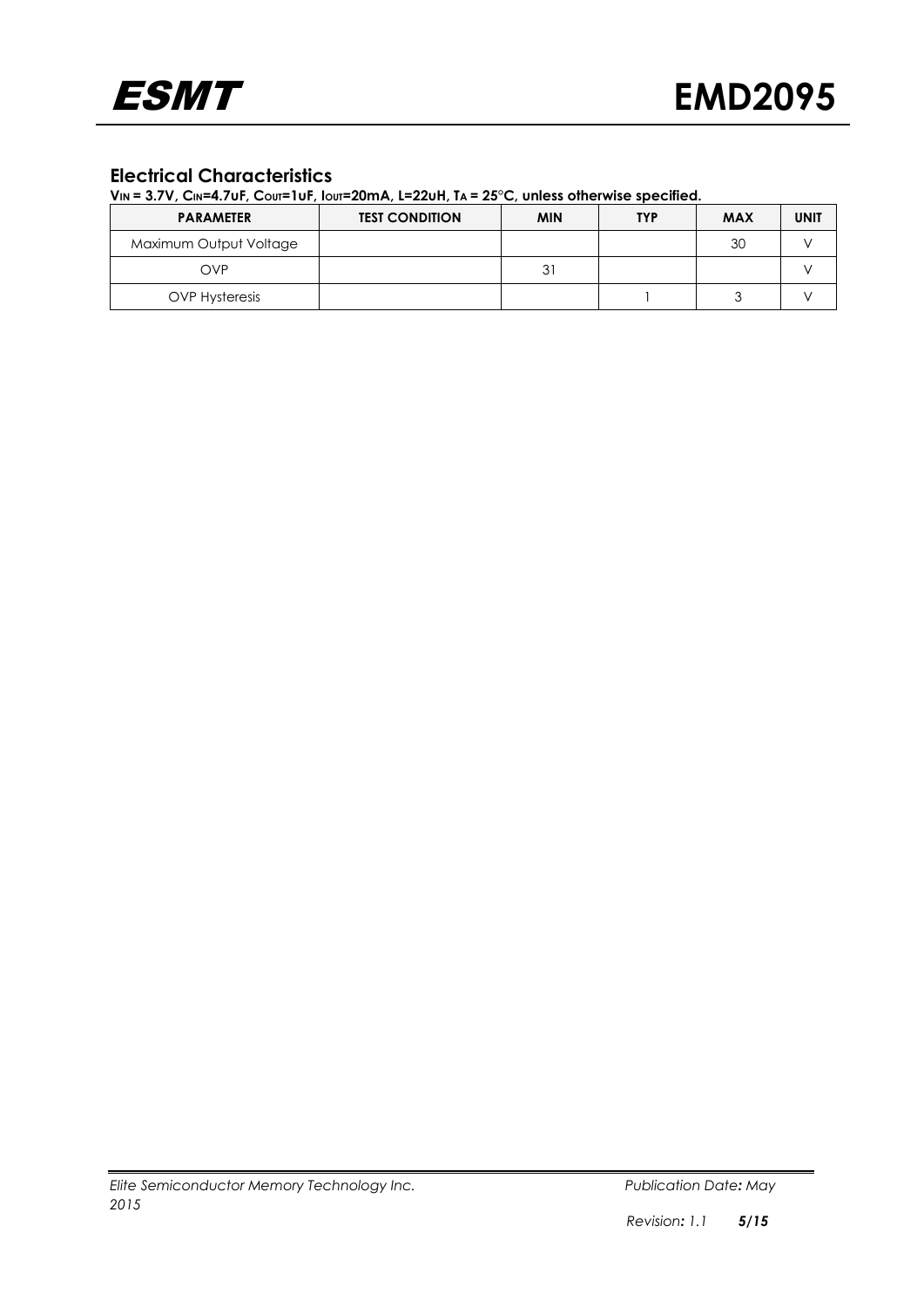# **Typical Performance Characteristics**

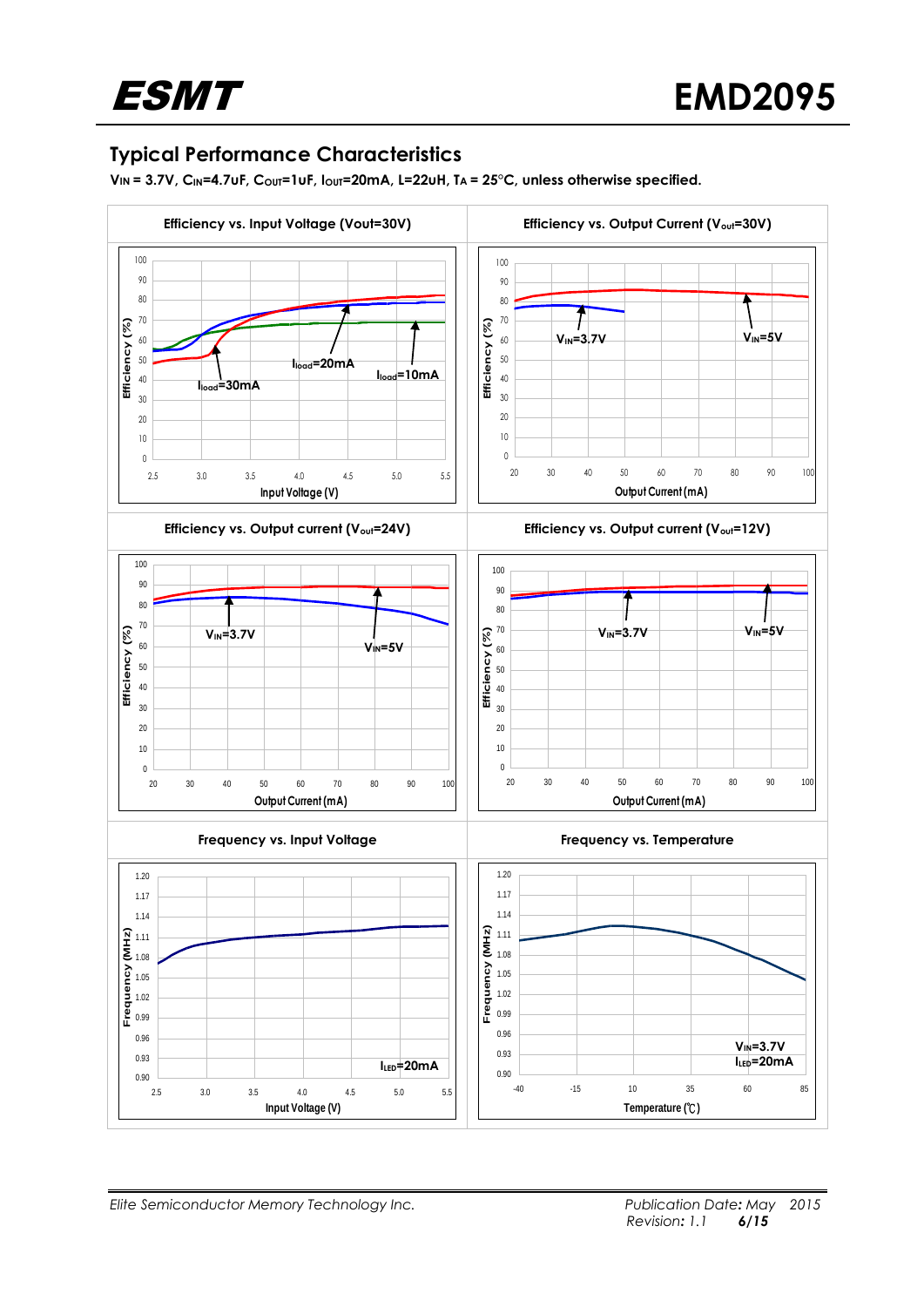# **Typical Performance Characteristics**

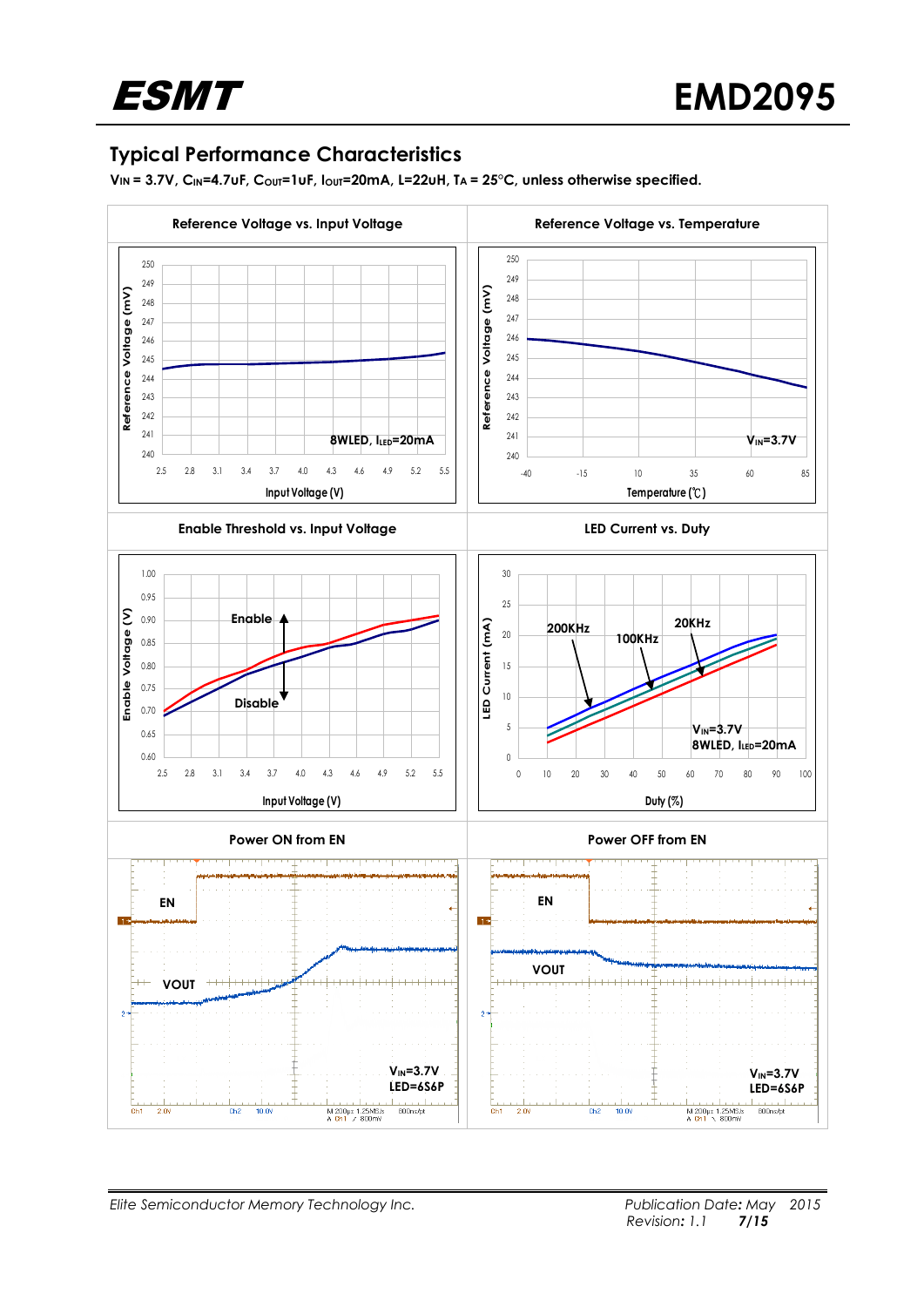# **Application Information**

### **Detailed Description**

The EMD2095 is a constant frequency current-mode boost converter, which can driver 8 series of WLED. The device provides the same output current through each WLED that get even illumination. The fast operation frequency allows for small inductor and input/output capacitors.

During normal operation, the internal oscillators send a pulse signal to set latch and turn on internal MOSFET each duty circle. A current sense voltage sums MOSFET current and slope signal connected to the negative terminal of the PWM comparator. When this signal voltage exceeds output voltage of error amplifier, the PWM comparator will send a signal to reset latch and turn off internal MOSFET. The output voltage of error amplifier is magnified from the difference between reference voltage and feedback voltage. If reference voltage is higher than feedback voltage, more current is delivered to the output, the other way, less current is delivered.

### **UVLO**

The EMD2095 provides under voltage lock out protection. When VIN is down close to UVLO threshold, the UVLO block will send a signal to turn off power MOSFET. The device stops to supply current to output. The 100mV hysteresis prevents supply transients from causing a restart. Once the VIN exceed UVLO threshold, the device unlocks latch and turn power MOSFET.

### **Enable / Disable**

The EMD2095 enter shutdown mode when EN pin voltage is less 0.4V. When in shutdown mode, all internal circuits of the EMD2095 are turn off and quiescent current is reduced to 1uA. When driver EN pin voltage is higher than 1.2V, start-up begins.

EN pin can be used for dimming control, the PWM frequency range is from 2KHz to 200kHz. The average LED current is proportional to the PWM duty cycle, while 0% duty cycle triggers zero WLEDs current and 100% duty cycle triggers full WLEDs current.

## **OVP**

When WLEDs are open, the boost control loop just like open loop operation, it may causes over voltage damage on LX pin. In order to prevent this damage, the EMD2095 provides OVP function to provide it. The protection threshold is set at 31V.

### **OTP**

The internal thermal sensor turn off power MOSFET when junction temperature is exceeded 150℃, the OTP is designed with a 10℃ hysteresis.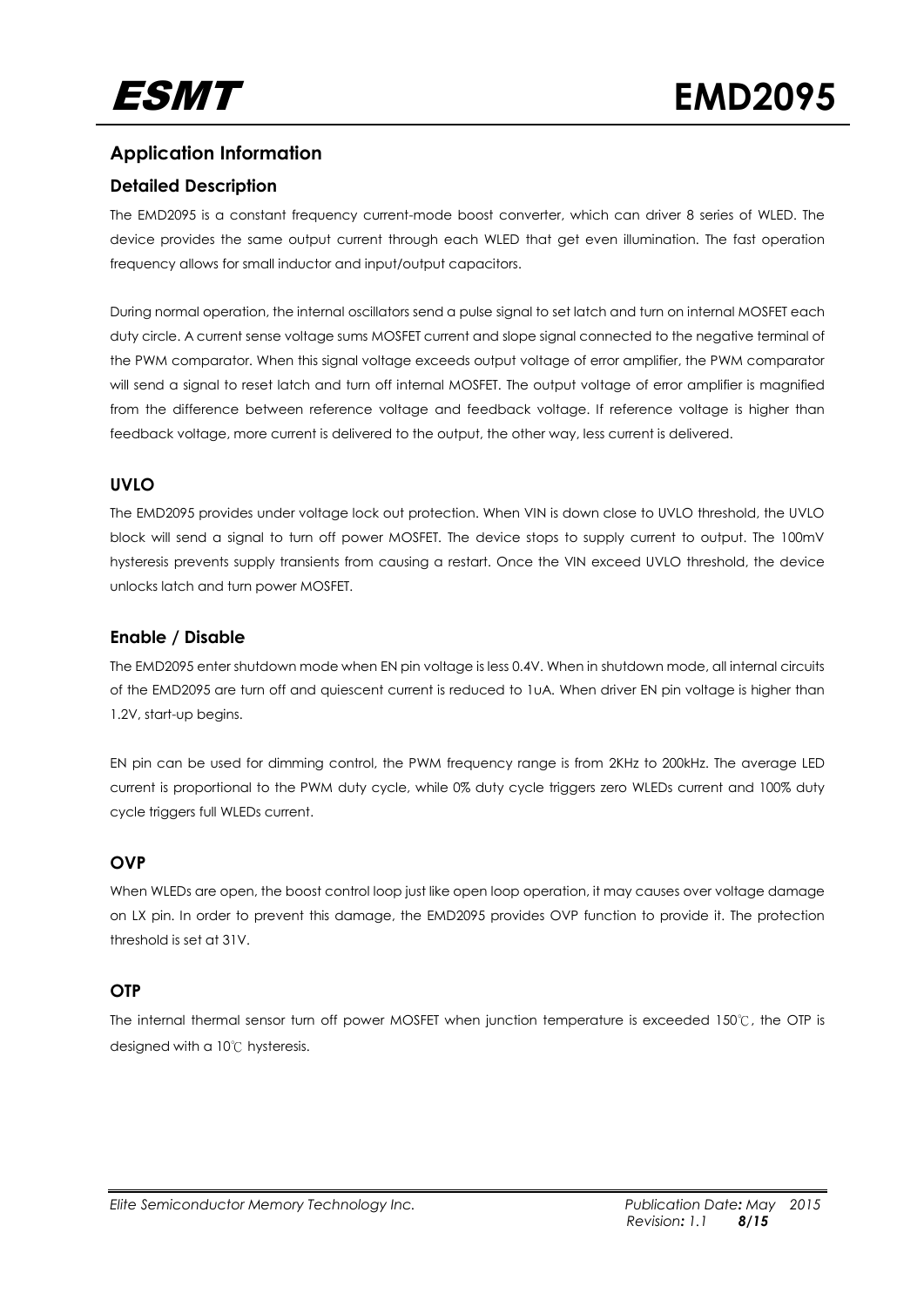

# **LED Current Setting**

Referring to Figure 1 of the typical application, adjusting the output current changes the brightness of WLEDs, the  $EMD2095$  regulates output current by sense resistor  $(R<sub>SET</sub>)$ . The output current is given by:

LED current =  $0.245V / R_{\text{SET}}$ 

# **LED Dimming Control**

#### a) Using a PWM signal to EN pin

With the PWM signal applied to the EN pin, the EMD2095 is correspondingly controlled ON or OFF by PWM signal. The LEDs alternate between zero and full programmed current. The average LED current increases proportionally with the duty cycle of the PWM signal. A 0% duty cycle PWM signal will turn off the EMD2095 and corresponds to zero LED current. A 100% duty cycle PWM signal turns on the LEDs continuously at full current. The minimum dimming frequency limit is due to error amplifier offset which will cause the larger LED current variation and the maximum dimming frequency limit is due to the boost converter startup time. In low PWM duty dimming signal, the filtered reference voltage is low and the error amplifier offset can cause bigger variation of the output current, that's not recommended to dimming it by the EN pin. The typical frequency range of the PWM signal is 2kHz to 200kHz.

 $V_{FB} = Duty \times 0.245V$ 

Where Duty = duty cycle of the PWM dimming signal 0.245V = internal reference voltage

#### b) Using a DC voltage to FB pin

Using a variable DC voltage to adjust the brightness is a popular method in some application. The dimming control using a DC voltage circuit is shown in figure 3. As the DC voltage increases, the current flows through R1 increasingly and the voltage drop on R1 increase, it causes LED current decrease. The LED current can be calculated by the following equation.

$$
I_{\scriptscriptstyle L\!E\!D}=\frac{V_{\scriptscriptstyle FB}-\frac{R1\times(V_{\scriptscriptstyle DC}-V_{\scriptscriptstyle FB})}{R2}}{R_{\scriptscriptstyle SET}}
$$

Where  $V_{FB}$  = 0.245 internal reference voltage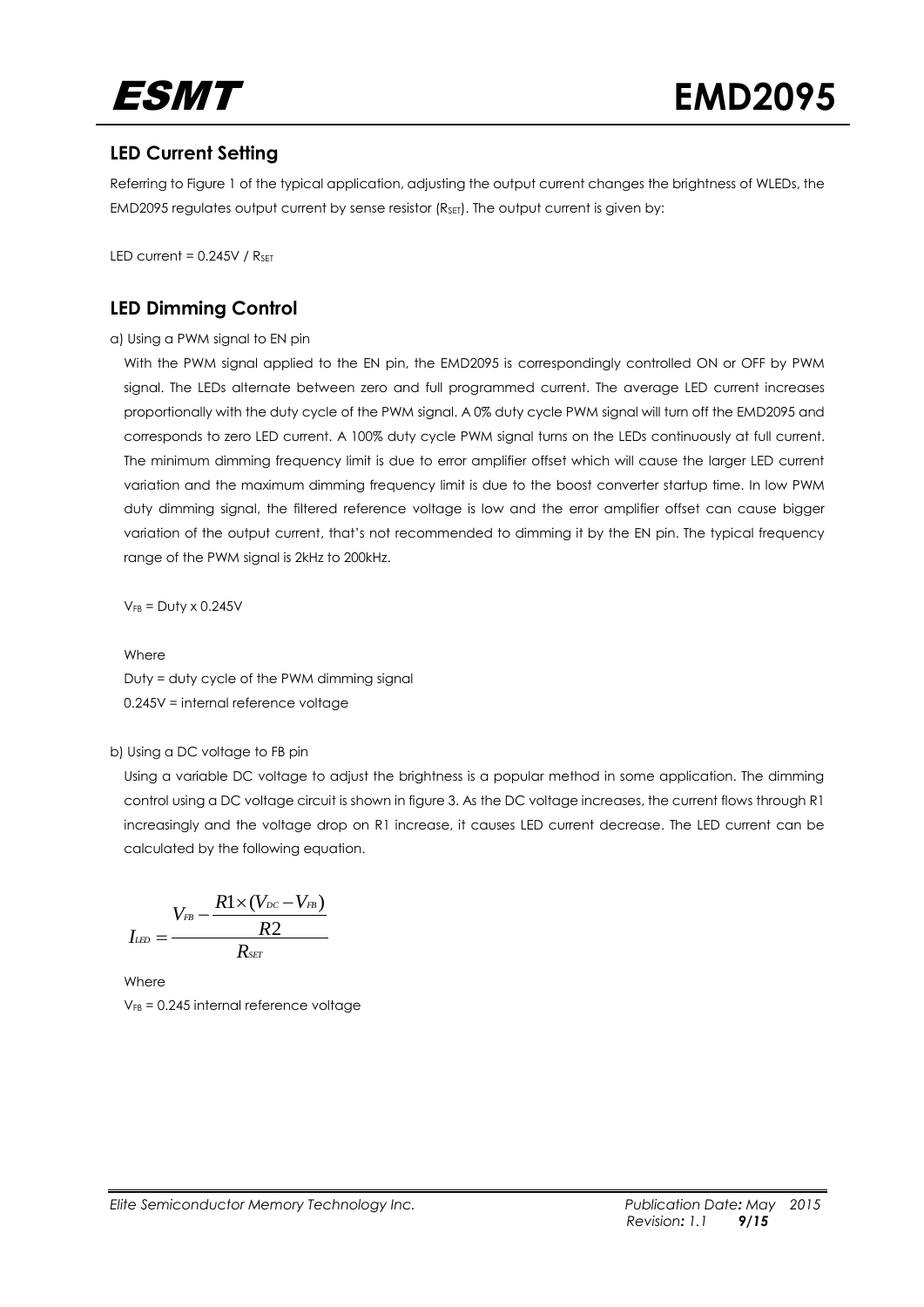



Fig. 3 Dimming control using a DC voltage

#### c) Using a filtered PWM signal to FB pin

Another common application is using a filtered PWM signal as an adjustable DC voltage for LED dimming control. A filtered PWM signal acts as the DC voltage to regulate the output current. The recommended application circuit is shown as figure 4. To fix the frequency of PWM signal and change the duty cycle of PWM signal can get different output current. This method can be used for higher frequency PWM dimming signals compared to method (a) using a PWM signal to EN pin. The lower limit of the PWM dimming frequency is controlled by the RC filter, PWM dimming frequency should be higher than the cutoff frequency of the RC filter (The recommended frequency of 2.8V PWM signal should be above 2kHz). The LED current can be calculated by the following equation.

$$
I_{\scriptscriptstyle L\scriptscriptstyle ED}=\frac{V_{\scriptscriptstyle FB}-\frac{R1\times(V_{\scriptscriptstyle PWM}\times Duty-V_{\scriptscriptstyle FB})}{R2+R3}}{R_{\scriptscriptstyle SET}}
$$

Where

 $V_{FB}$  = 0.245 internal reference voltage Duty = duty cycle of the PWM dimming signal from FB pin



Fig. 4 Dimming control using a filtered PWM signal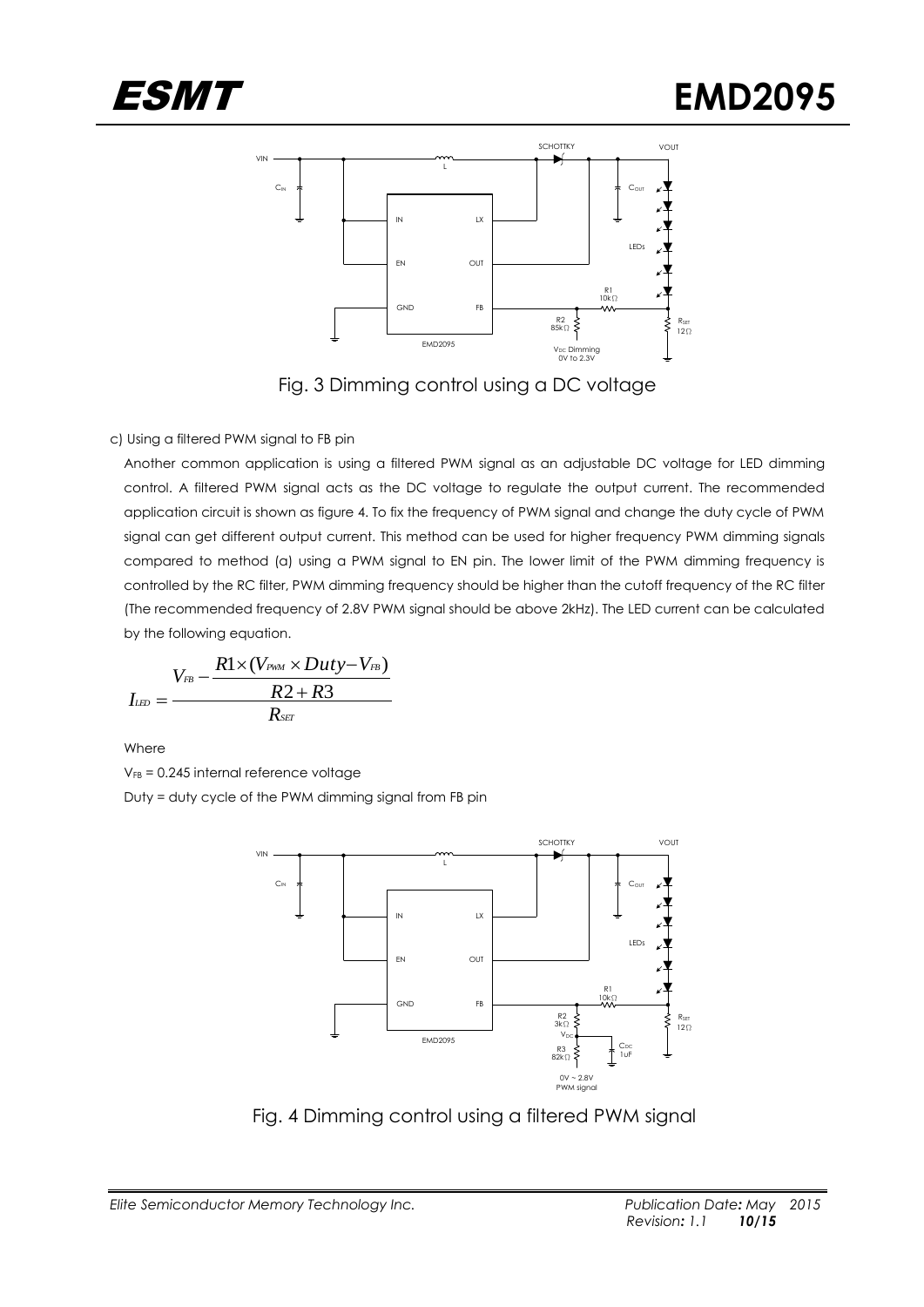



## **Cin and Cout Selection**

It is recommended to use the X5R or X7R which have best temperature and voltage characteristics of all the ceramics for a give value and size. A minimum input capacitance of 1μF is required for the EMD2095, the capacitor value may be increased without limit, and higher capacitance can stable the switching voltage (LX) at low temperature. The typical output capacitor value is 1μF, higher capacitance can be used to reduce voltage ripple.

#### **Inductor Selection**

The inductor values range from 4.7μH to 22μH. The typical inductor value is 22μH. The low DCR inductor is preferred. In addition, the limit saturation current of inductor must exceed current limit of the EMD2095.

## **Diode Selection**

Referring to Figure 1 of the typical application, the EMD2095 is high switching control devise which demands a high speed rectification diode for optimum efficiency. The schottky diode is preferred, for high efficiency, schottky diode provide fast recovery time and low forward voltage that reduce power loss. The recover breakdown voltage of schottky diode must exceed output voltage.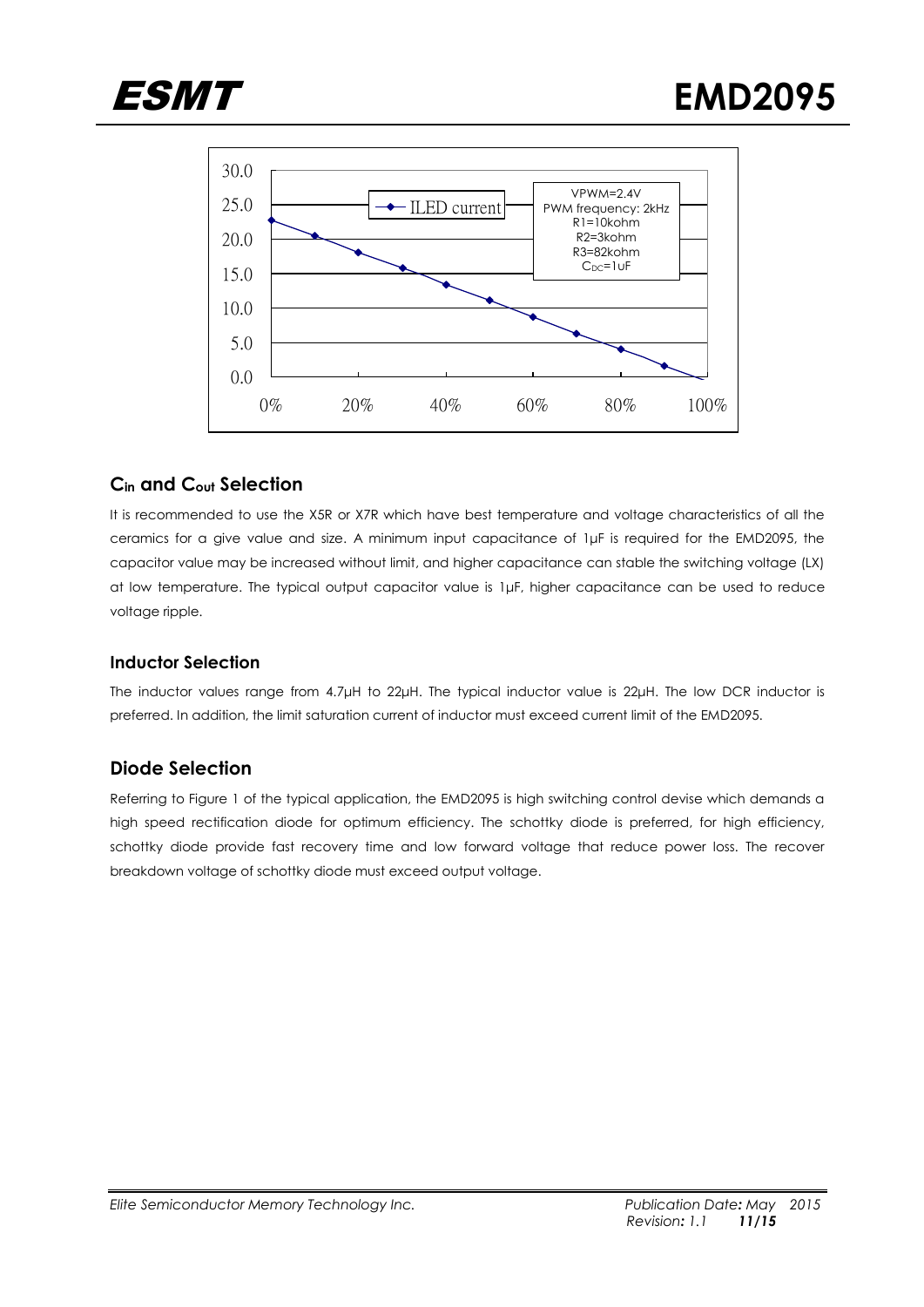

# **Application Circuit**

# **Application circuit for 8S3P, ILED=60mA**





# **Application circuit for 8S1P, ILED=20mA**



Fig. 6 8S1P application circuit with EN PWM dimming control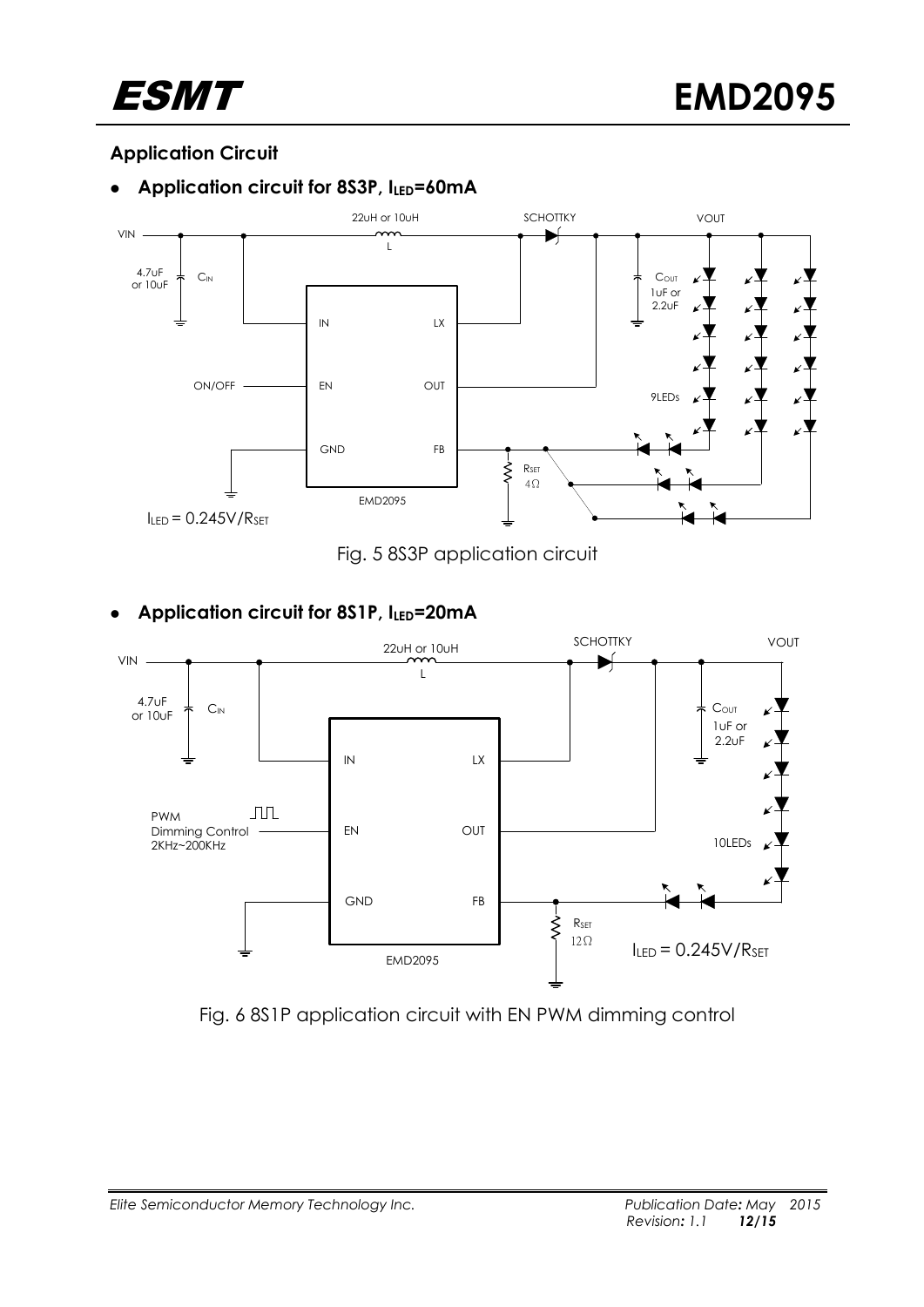

**Package Outline Drawing SOT-23-6**



**TOP VIEW**





|        | Dimension in mm |      |  |
|--------|-----------------|------|--|
| Symbol | Min.            | Max. |  |
| A      | 0.90            | 1.45 |  |
| A1     | 0.00            | 0.15 |  |
| h      | 0.30            | 0.50 |  |
| C      | 0.08            | 0.25 |  |
| ۱)     | 2.70            | 3.10 |  |
| E      | 1.40            | 1.80 |  |
| E1     | 2.60            | 3.00 |  |
| e      | 0.95 BSC        |      |  |
|        | 0.30            | ().რ |  |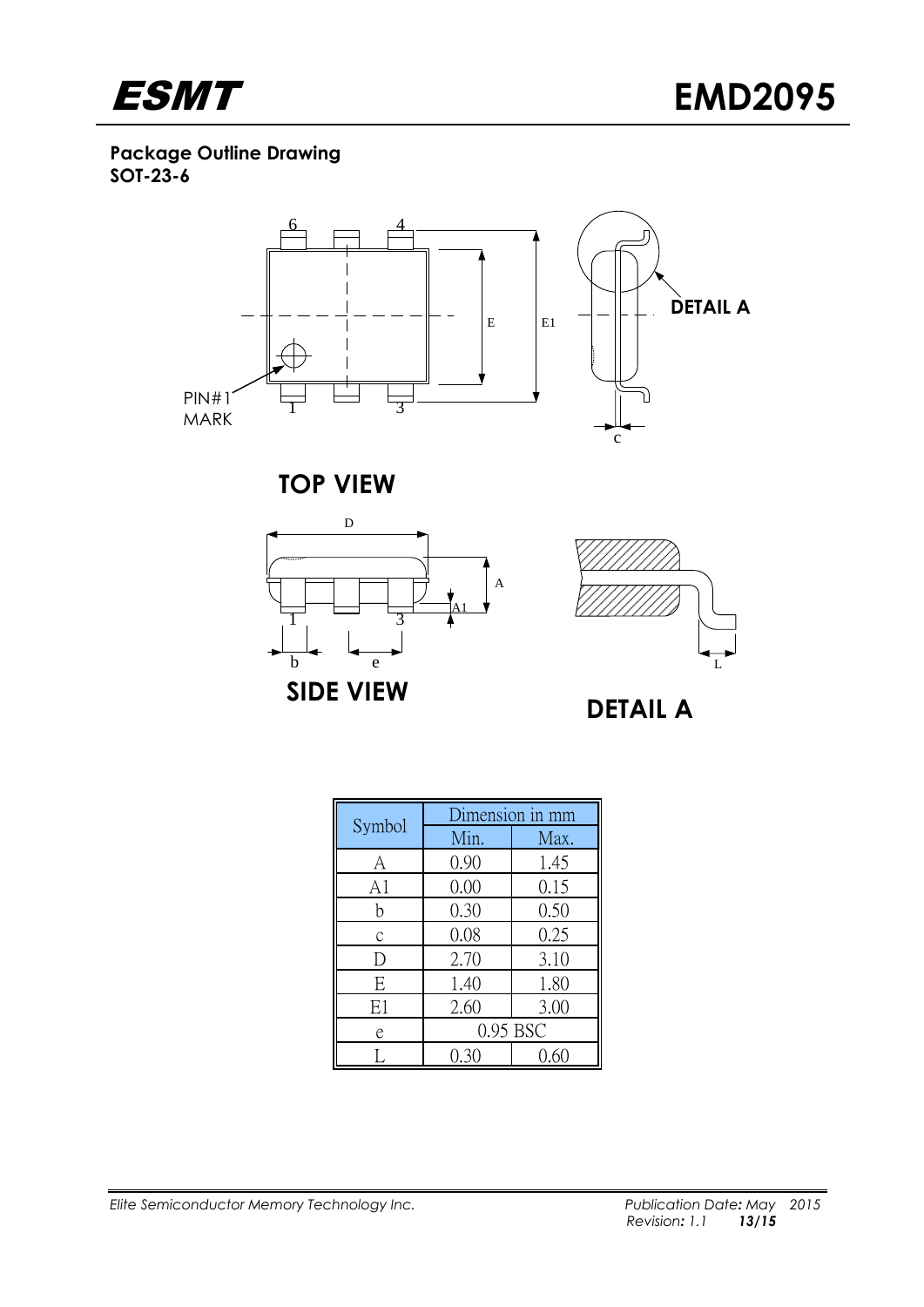

# Revision History

| <b>Revision</b> | Date                                   | <b>Description</b>                                                           |
|-----------------|----------------------------------------|------------------------------------------------------------------------------|
| 0.1             | 2013.10.09                             | Initial version.                                                             |
| 0.2             | 2013.11.20                             | Revise VFB spec to 5% from 3%.                                               |
| 0.3             | 2014.04.07                             | Updated EN dimming control information into.                                 |
| 1.0             | Updated reversion to 1.0<br>2015.04.01 |                                                                              |
| I.I             | 2015.05.27                             | Updated LX, OUT Voltage Maximum Ratings<br>Updated 8 serial LEDs application |